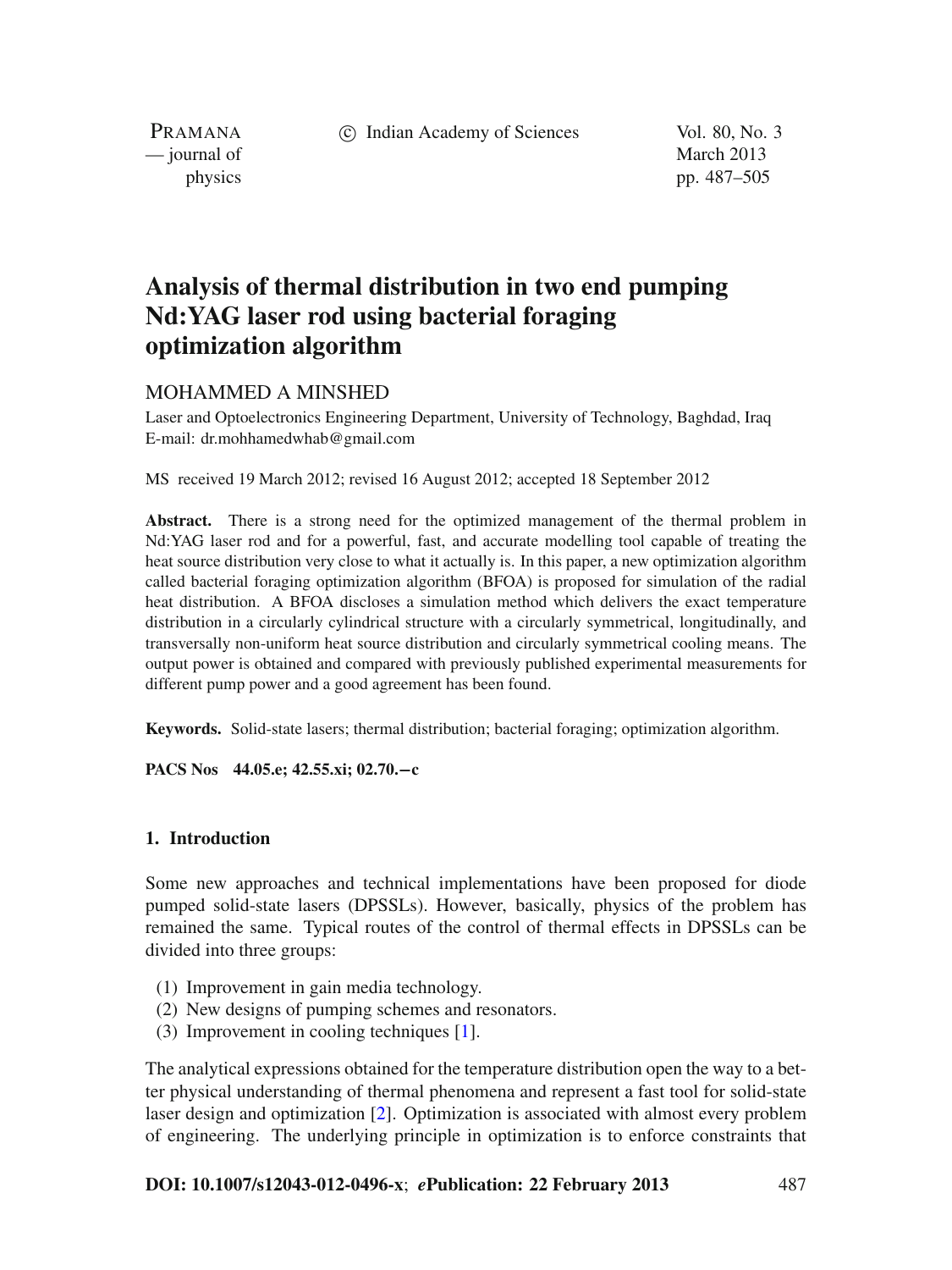# *Mohammed A Minshed*

must be satisfied while exploring as many options as possible within the trade-off space. There exist numerous optimization techniques. Bio-inspired or nature-inspired optimization techniques are a class of random search techniques suitable for linear and nonlinear processes. Hence, nature-based computing or nature computing is an attractive area of research. Like nature-inspired computing, their application areas are also numerous. To list a few, the nature computing applications include optimization, data analysis, data mining, computer graphics and vision, prediction and diagnosis, design, intelligent control, and traffic and transportation systems. Most of the real life problems occurring in the field of science and engineering may be modelled as nonlinear optimization problems, which may be unimodal or multimodal. Multimodal problems are generally considered more difficult to solve because of the presence of several local and global optima. Bacterial foraging optimization proposed in 2002 by Passino is based on the foraging behaviour of *Escherichia Coli* (*E. coli*) bacteria present in the human intestine [\[3\]](#page-18-2). There are many species of bacteria that evidently perform some type of optimization during their motile behaviour. Some optimize their position based on other chemicals, and others based on non-chemical stimuli (e.g. light, magnetism, or heat). Each of these holds the potential for creating a bio-inspired optimization method [\[4\]](#page-18-3). In this paper a rate modelling tool capable of treating realistic heat source distribution is presented. The objective and motivation of this paper are to study thermal distribution in laser rod in a more efficient and matching way between BFOA and thermal distribution problem in laser rod.

# **2. Temperature distribution**

The achievement of high power laser systems with high beam quality is largely compromised by thermal effects in the gain medium, which are responsible for thermal lensing, depolarization losses, and ultimately fracture [\[5\]](#page-18-4). The equations governing the temperature distribution are given by:

- (1) The heat diffusion equations in cylindrical coordinates
	- (i) *Originating from the pump beam*

$$
\frac{\partial^2 T_p(r,t)}{\partial r^2} + \frac{1}{r} \frac{T_p(r,t)}{\partial r} + \frac{1}{k} Q_p(r,t) = \frac{1}{\alpha} \frac{\partial T_p(r,t)}{\partial t}.
$$
 (1)

(ii) *Originating from the laser radiation*

<span id="page-1-0"></span>
$$
\frac{\partial^2 T_L(r, z, t)}{\partial r^2} + \frac{1}{r} \frac{T_L(r, z, t)}{\partial r} + \frac{\partial^2 T_L(r, z, t)}{\partial z^2} + \frac{1}{k} Q_L(r, z, t) \n= \frac{1}{\alpha} \frac{\partial T_L(r, z, t)}{\partial t}.
$$
\n(2)

(2) The boundary condition describing the cooling at the outer radius of the rod

$$
-k\frac{\partial T_t(r,z,t)}{\partial r}\Big|_{r=R} = hT_t(r,z,t)\Big|_{r=R},\tag{3}
$$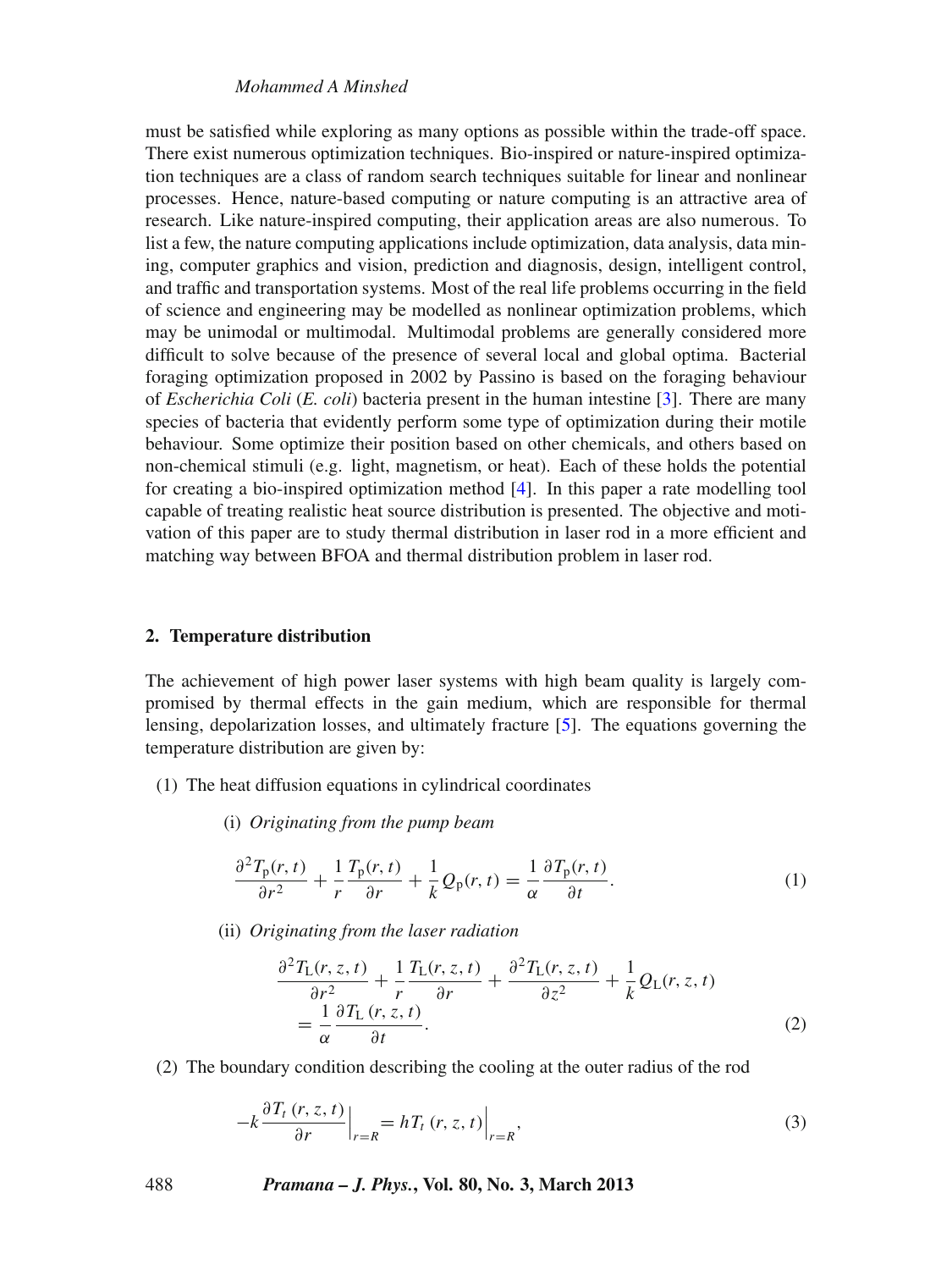with

$$
T_t(r, z, t) = T_L(r, z, t) + T_p(r, t),
$$

where  $Q_p(r, t)$  is the rate of energy generated from the absorbed part of the pump beam per unit volume,  $Q_L(r, z, t)$  is the rate of energy generated from the absorbed part of the amplified laser radiation per unit volume, *k* is the thermal conductivity of the material,  $T_L(r, z, t)$  is the temperature distribution generated from the absorbed part of the amplified laser beam,  $T_p(r, t)$  is the temperature distribution generated from the absorbed pump radiation,  $\alpha = k/(\rho C_p)$  is the thermal diffusivity of the material,  $\rho$  is the mass density of the material,  $C_p$  is the specific heat of the material at constant pressure and *h* is the heat transfer coefficient [\[6](#page-18-5)]. It is often useful to know how the optical absorption depth compares with the thermal diffusion distance during a laser irradiation. To see the meaning of the thermal diffusion depth more clearly, consider the following particular solutions of eq. [\(2\)](#page-1-0):

$$
T(z,t) = \frac{IT_{\rm p}\alpha}{2\rho C(\pi)^{1/2}} \frac{e^{-z^2/4\alpha t}}{(4\alpha t)^{1/2}}, \qquad \text{for } t > 0.
$$
 (4)

The important role of the quantity  $z_D$  which is equal to  $(4\alpha t)^{1/2}$  in describing the process of laser heating is clear;  $z_D$  defined above is the thermal diffusion distance. The temperature dependence of the properties results in a nonlinear equation that is very difficult to solve exactly. Where the functional dependence of these quantities on temperature is known, it is sometimes possible to use numerical integration techniques to obtain a solution. As would be expected, it is extremely difficult to solve the heat flow problem exactly in the general case and so reasonable approximations are used. In addition, only problems that are easy to solve are attempted. These are then useful as guides for solving other problems. Consider the equation of heat conduction in a solid with the laser energy absorbed on the irradiated surface as a heat source. By judiciously selecting the beam geometry, dwell time, and sample configuration, the problem may be reduced to solvable one- and two-dimensional heat flow analyses. Phase transitions can be included and the temperature distributions that are produced can be calculated [\[7](#page-18-6)]. Thermal effects play a major role in solid-state lasers, where they cause lensing and polarization coupling through built-in stress and strain fields. The modelling of the thermal problem has been an important issue from the first days of laser science and technology [\[8](#page-18-7)]. Numerical modelling remains however a rather long exercise and suffers the usual limitation that there is no insurance that the solution is correct. This is why an analytical treatment of the thermal problem remains interesting. A further interest stems from the fact that a number of laser geometries, such as axially pumped systems, exhibit a circularly cylindrical symmetry, thus lending themselves to an easier analytical analysis. Moreover, a number of structures not showing circular symmetry but pumped axially or radially can be treated on the basis of the assumption of circularly cylindrical symmetry with a reasonably good approximation [\[2](#page-18-1)].

# 2.1 *Source density heat*

Two types of possible pumping method can be tested: Gaussian and top hat beam distribution. They will cause heat generation through the laser medium. For Gaussian beam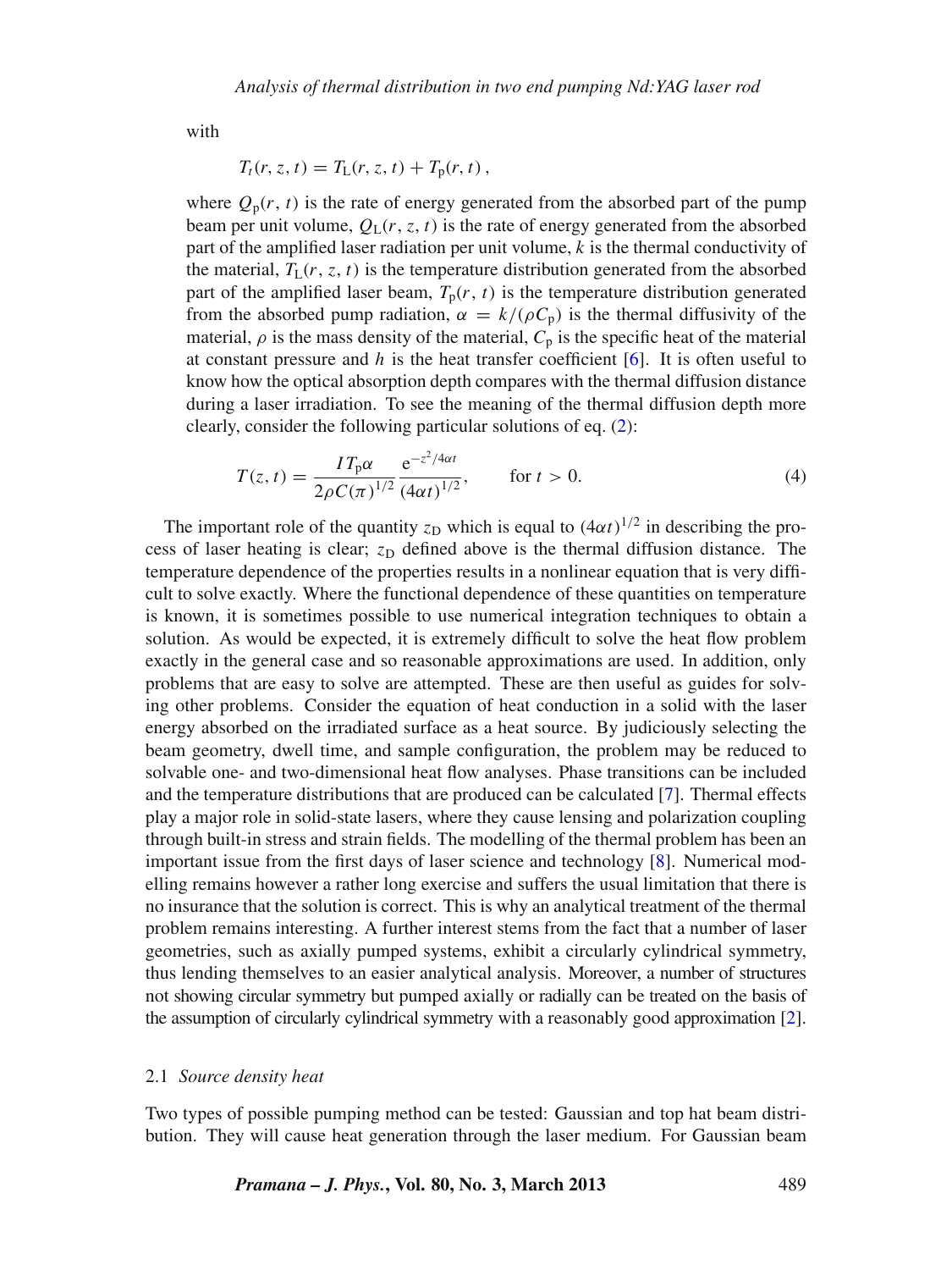distribution, the heat generation through the laser medium ( $O(r, z)$ ) in W/m<sup>3</sup>) can be written as

$$
Q(r,z) = \frac{2Q\mu \exp(-2r^2/w_0^2)\exp(-\mu z)}{\pi w_0^2[1 - \exp(-\mu L)]},
$$
\n(5)

where  $Q = \eta P$ ,  $\eta$  is the thermal factor, P is the absorption power (W),  $w_0$  is the waist radius (m),  $\mu$  is the absorption coefficient (3.50 cm<sup>-1</sup>),  $\overline{L}$  is the length of the laser rod (m). For uniform power distribution through the beam (top hat), the heat generation through the laser medium can be written as

$$
Q(r,z) = \frac{Q\mu \exp(-\mu z)}{\pi a^2 [1 - \exp(-\mu L)]}, \qquad r \le a,
$$
\n(6)

where heat generation is zero elsewhere (i.e. the heat generation vanishes when the radius is greater than the pumping beam radius *a*) [\[9](#page-18-8)].

# **3. Optimization**

Swarm intelligence is the study of computational systems inspired by the 'collective intelligence'. Collective intelligence emerges through the cooperation of large numbers of homogeneous agents in the environment. Examples include schools of fish, flocks of birds, and colonies of ants. Such intelligence is decentralized, self-organizing and distributed throughout an environment.

# **4. Bacterial foraging optimization algorithm (BFOA)**

The bacterial foraging optimization algorithm belongs to the field of bacteria optimization algorithms and swarm optimization, and more broadly to the fields of computational intelligence and metaheuristics. The BFOA is inspired by the group foraging behaviour of bacteria such as *E. coli* and *M. xanthus*. Specifically, the BFOA is inspired by the chemotaxis behaviour of bacteria that will perceive chemical gradients in the environment (such as nutrients) and move toward or away from specific signals. Bacteria perceive the direction to food based on the gradients of chemicals in their environment. Similarly, bacteria secrete attracting and repelling chemicals into the environment and can perceive each other in a similar way. Using locomotion mechanisms (such as flagella) bacteria can move around in their environment, sometimes moving chaotically (tumbling and spinning), and other times moving in a directed manner that may be referred to as swimming. Bacterial cells are treated like agents in an environment, using their perception of food and other cells as motivation to move, and stochastic tumbling and swimming-like movement to re-locate. Depending on the cell–cell interactions, cells may swarm a food source, and/or may aggressively repel or ignore each other.

The information-processing strategy of the algorithm is to allow cells to stochastically and collectively swarm toward optimas. This is achieved through a series of three processes on a population of simulated cells: (1) 'Chemotaxis' where the cost of cells is declined by the proximity to other cells and cells move along the manipulated cost surface one at a time (the majority of the work of the algorithm), (2) 'Reproduction' where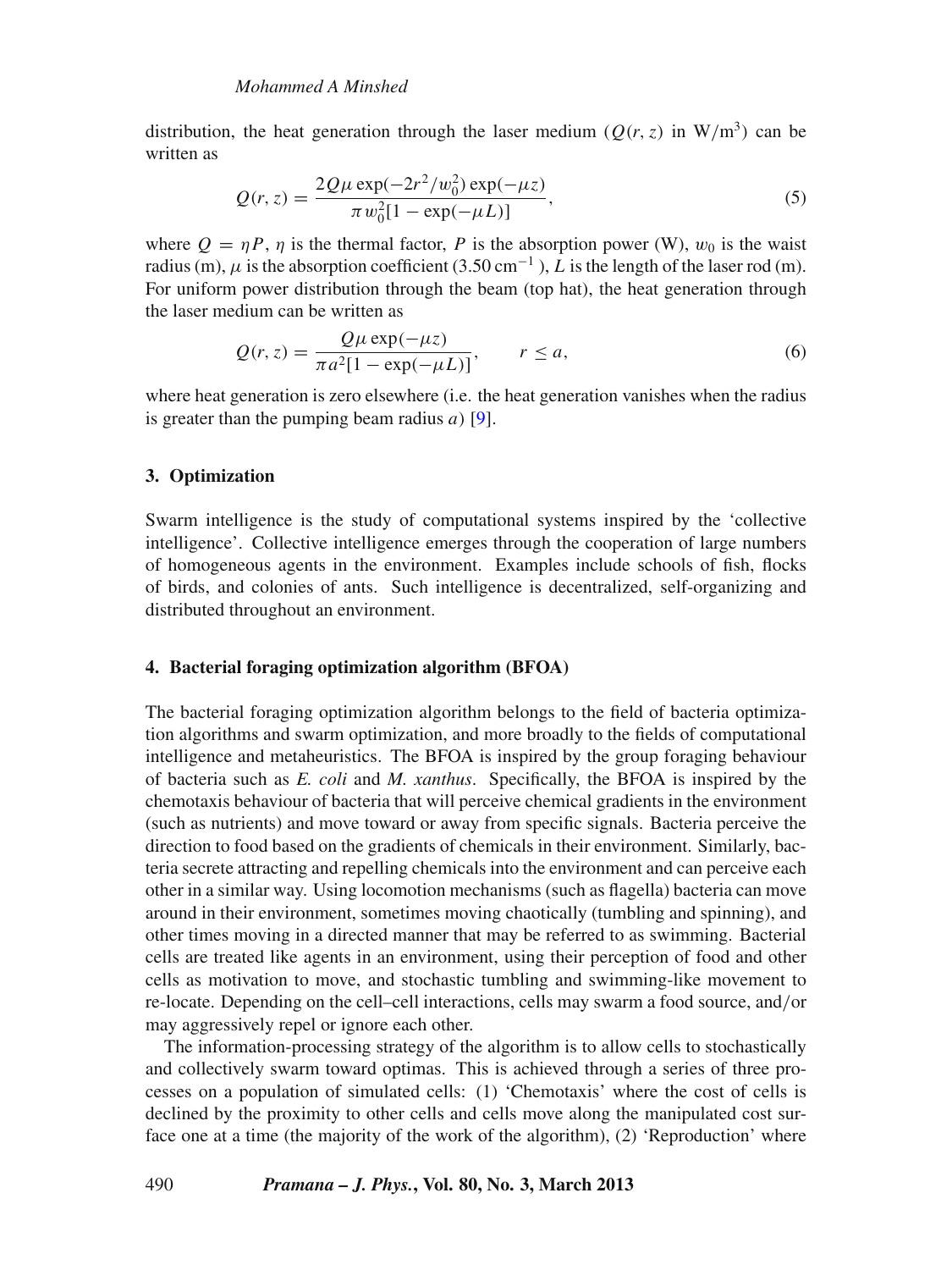only those cells that performed well in their lifetime may contribute to the next generation, and (3) 'Elimination-dispersal' where cells are discarded and new random samples are inserted with a low probability [\[10](#page-18-9)].

The bacterial foraging optimization is based on the foraging strategy of *E. coli* bacteria. The foraging theory is based on the assumption that animals obtain maximum energy nutrients *E* supposing *T* is a small time. The basic bacterial foraging optimization consists of three principal mechanisms; namely chemotaxis, reproduction and elimination-dispersal. The brief descriptions of these steps involved in bacterial foraging are presented below.

#### 4.1 *Chemotaxis*

During chemotaxis, the bacteria climb the nutrient concentration, avoid noxious substances, and search for a way out of the neutral media. This process is achieved through swimming and tumbling. The bacteria usually take a tumble followed by a tumble, tumble followed by a run, or swim. This movement of bacteria in each chemotaxis step can be expressed by eq. [\(7\)](#page-4-0)

<span id="page-4-0"></span>
$$
\theta^{i}(j+1, K, l) = \theta^{i}(j, K, l) + C(i) \frac{\Delta(i)}{\sqrt{\Delta^{T}(i)}\Delta(i)},
$$
\n(7)

where  $\theta^{i}(j, K, l)$  represents the position vector of the *i*th bacterium, in *j*th chemotaxis step, in *k*th reproduction step and in *l*th elimination and dispersal step.  $C(i)$  shows the step size taken in the random direction specified by the tumble.  $\Delta(i)$  depicts the direction vector of the *j*th chemotaxis step. When the bacterial movement is run or swim,  $\Delta(i)$  is taken as same that was available in the last chemotaxis step; otherwise,  $\Delta(i)$  is a random vector whose elements lie in [−1, 1].

#### 4.2 *Reproduction*

Using eq. [\(8\)](#page-4-1), the health/fitness of the bacteria is calculated.

<span id="page-4-1"></span>
$$
J_{\text{health}}^i = \sum_{j=1}^{Nc+1} J(i, j, k, l), \tag{8}
$$

where *Nc* is the maximum step in a chemotaxis step. During reproduction, all bacteria are sorted in reverse order according to fitness values. The least healthy bacteria die and the rest of the healthy bacteria each splits into two bacteria, which are placed in the same location in the search space. Thus the population of bacteria remains constant. The reproduction process of bacterial foraging aims to speed up the convergence suitable in static problems, but not in dynamic environment.

# 4.3 *Elimination and dispersal*

The elimination and dispersal events assist chemotaxis progress by placing the bacteria to the nearest required values. In BFO, the dispersion event happens after a certain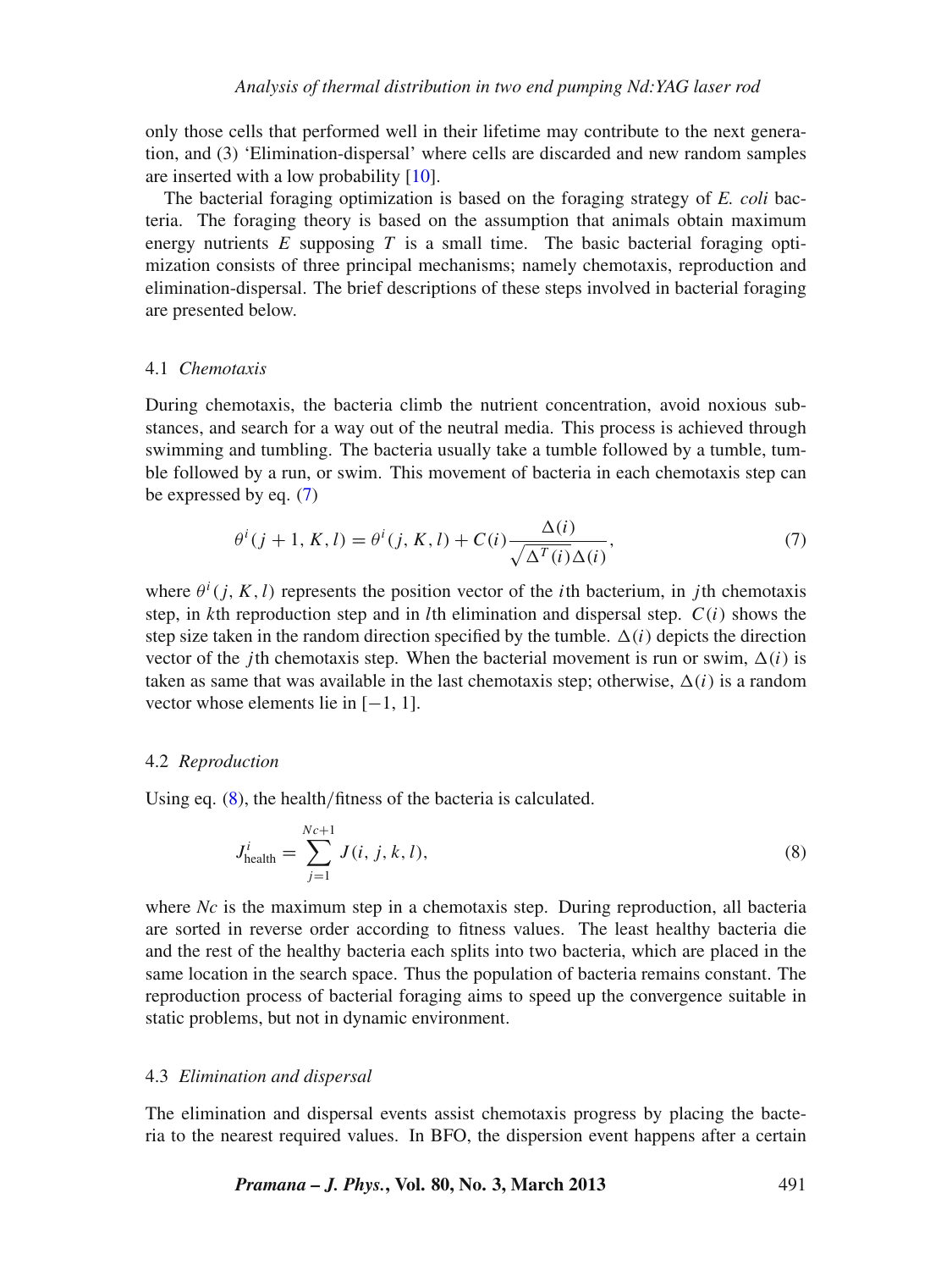number of reproduction processes. Each bacterium, according to a fixed probability, disperses from its original position and moves to the best position within the search space. These events may prevent the local optima trapping but disturb the optimization process. Elimination and dispersal helps to avoid premature convergence or, being trapped in local optima [\[3](#page-18-2)].

# 4.4 *Social communication*

In nature there is the social communication between bacteria such that they are neither close together nor far away from each other. This is done by releasing a chemical by the bacteria. The chemical signal can be either attractant or repellent. If the chemical signal released by a particular bacteria is attractant in nature, then it attracts other bacteria to come to its position. On the contrary if the chemical signal released by a particular bacteria is repellent in nature, it does not allow other bacteria to come to its position. The social communication between bacteria can be simulated using the modified objective function to be computed for the *i*th position corresponding to the *i*th position bacteria as given below.

$$
J_{\text{mod}}(X^i) = J(X^i) + J_{\text{social}}(X^i),\tag{9}
$$

where  $J_{\text{mod}}$  is the modified objective function computed for the *i*th position  $X^i$  corresponding to the *i*th bacteria.  $J(X<sup>i</sup>)$  is the actual objective function value computed for the *i*th position  $X^i$  corresponding to the *i*th bacteria.  $J_{\text{social}}(X^i)$  is the attractant cum repellent signal computed for the *i*th position  $X^i$  corresponding to the *i*th bacteria as displayed below.

Let

$$
d_{ij} = \|X^{i} - X^{j}\|^{2}
$$
  

$$
J_{\text{social}}(X^{i}) = M\left(\sum_{j=1}^{N} e^{-R d_{ij}} - \sum_{j=1}^{N} e^{-A d_{ij}}\right).
$$
 (10)

Note that if the first term is reduced if the distance between the *i*th position and others are made large, it acts as the repellent signal. Similarly, the second term  $\sum_{j=1}^{N} e^{-Rd_{ij}}$  is reduced if the distance between the *i*th position and others are made small, it acts as the attractant signal. *R* is the repellent factor and *A* is the attractant factor  $[11]$  $[11]$ .

# 4.5 *Heuristics*

- (a) The algorithm was designed for application to continuous function optimization problem domains.
- (b) Given the loops in the algorithm, it can be configured in numerous ways to elicit different search behaviour. It is common to have a large number of chemotaxis iterations and a small number of other iterations.
- (c) The default coefficients for swarming behaviour (cell–cell interactions) are as follows:  $d_{\text{attract}} = 0.1$ ,  $w_{\text{attract}} = 0.2$ ,  $h_{\text{repellent}} = d_{\text{attract}}$ , and  $w_{\text{repellent}} = 10$ .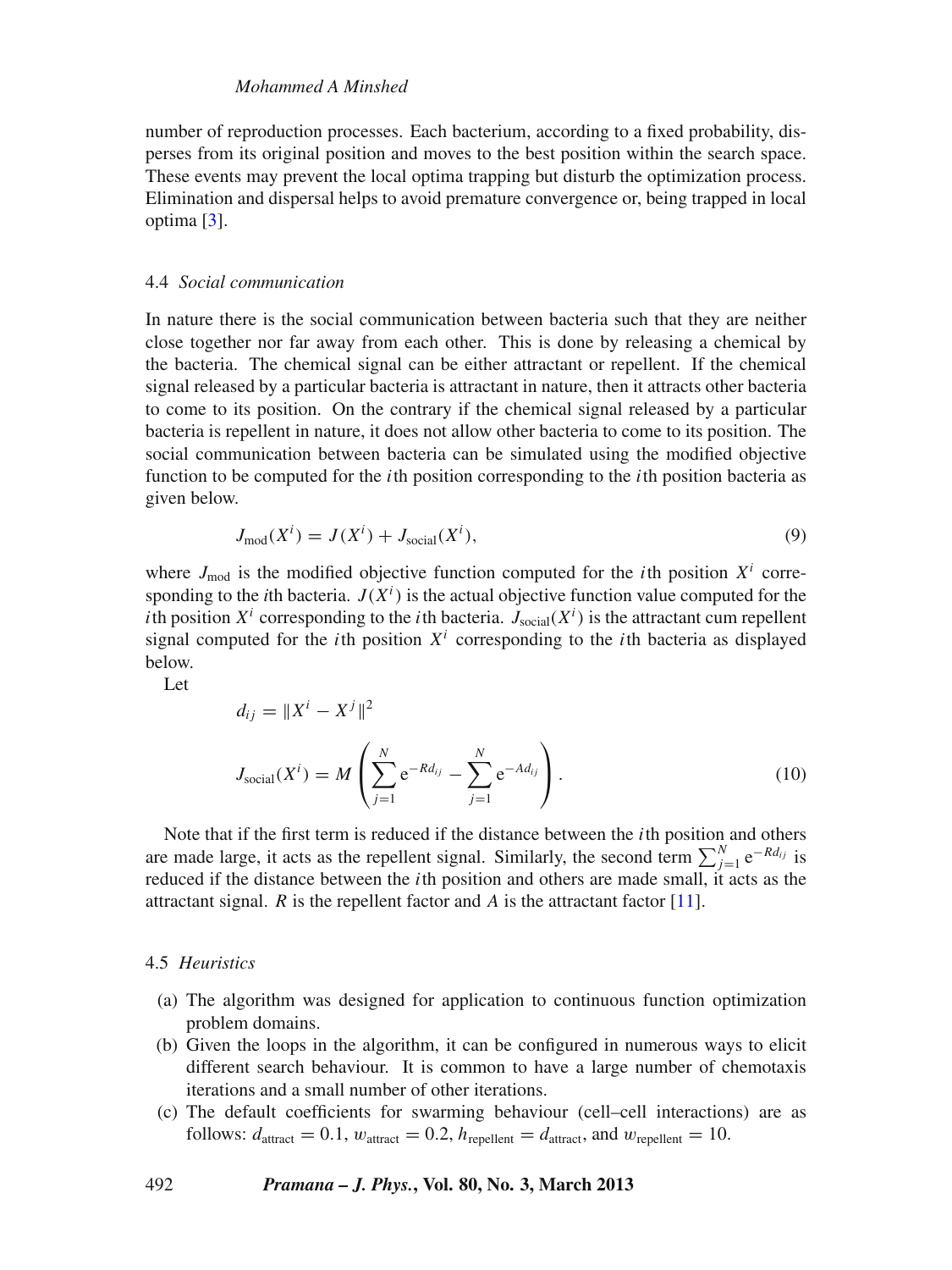- (d) The step size is usually a small fraction of the search space, such as 0.1.
- (e) During reproduction, typically half the population with a low health metric are discarded, and two copies of each member from the first (high-health) half of the population are retained.
- (f) The probability of elimination and dispersal  $(P_{ed})$  is commonly set quite large, such as 0.25 [\[10\]](#page-18-9).

#### **5. Output power**

As high output power is required, just for instance, for laser machining processes, and the output power of the laser oscillator is not great enough, the radiation will be guided through an amplifier that has to be pumped. Both the radiation to be amplified and the pump radiation heat the amplifier leading to phase change, thermal stresses leading to cracks and variation of the refractive index and under circumstances to vary the plane form of the input and output surfaces of the amplifier. These effects may damage the amplifier or change the front surface of the radiation leading to inaccurate laser machining. To avoid these changes, a pre-study of the spatial and temporal temperature distribution has to be carried out in linear and nonlinear media. The results of this study will be later applied in equations concerning the thermal stresses, the results of which will be necessary to determine the variation of the refractive index. With the aid of Maxwell equations, the wave propagation in such an optically deformed amplifier will be determined. From the obtained results we hoped to find a way to correct the front surface of the wave thereby increasing the accuracy of laser machining  $[6]$ . The volumetric heating of the laser material by the absorbed pump radiation and surface cooling required for heat reduction leads to a non-uniform temperature distribution in the material. This results in a distortion of the laser beam due to the temperature- and stress-dependent variation of the index of refraction. Thermal stress-induced birefringence and thermal lensing effects in rod-shaped materials have been a big issue for realizing high performance solid-state lasers [\[12\]](#page-18-11). The starting point for analysing the thermal aspects of laser–tissue interactions is to define and understand the system of interest. In the most general sense, a system is identified as that portion of the Universe that is involved directly in a particular process. The remainder of the Universe is called the environment. The system interacts with the environment across its boundary. These interactions are directly responsible for changes in the state of the system. The boundary surface provides a locus at which interactions can be identified and accounted for so as to predict the resulting changes in the system. The temporal boundary condition is generally defined in terms of a known temperature distribution within the system at a specific time, usually at the beginning of a process of interest. However, definition of the spatial boundary conditions is not so straightforward. There are three primary classes of spatial boundary conditions that are encountered most frequently. The thermal interaction with the environment at the physical boundary of the system may be described in terms of a defined temperature, heat flux, or convective process. The simplest specification for each of these conditions is that it remains constant over time, which leads to the most simple mathematical expression for the boundary condition. However, if the actual process of interest precludes using a constant boundary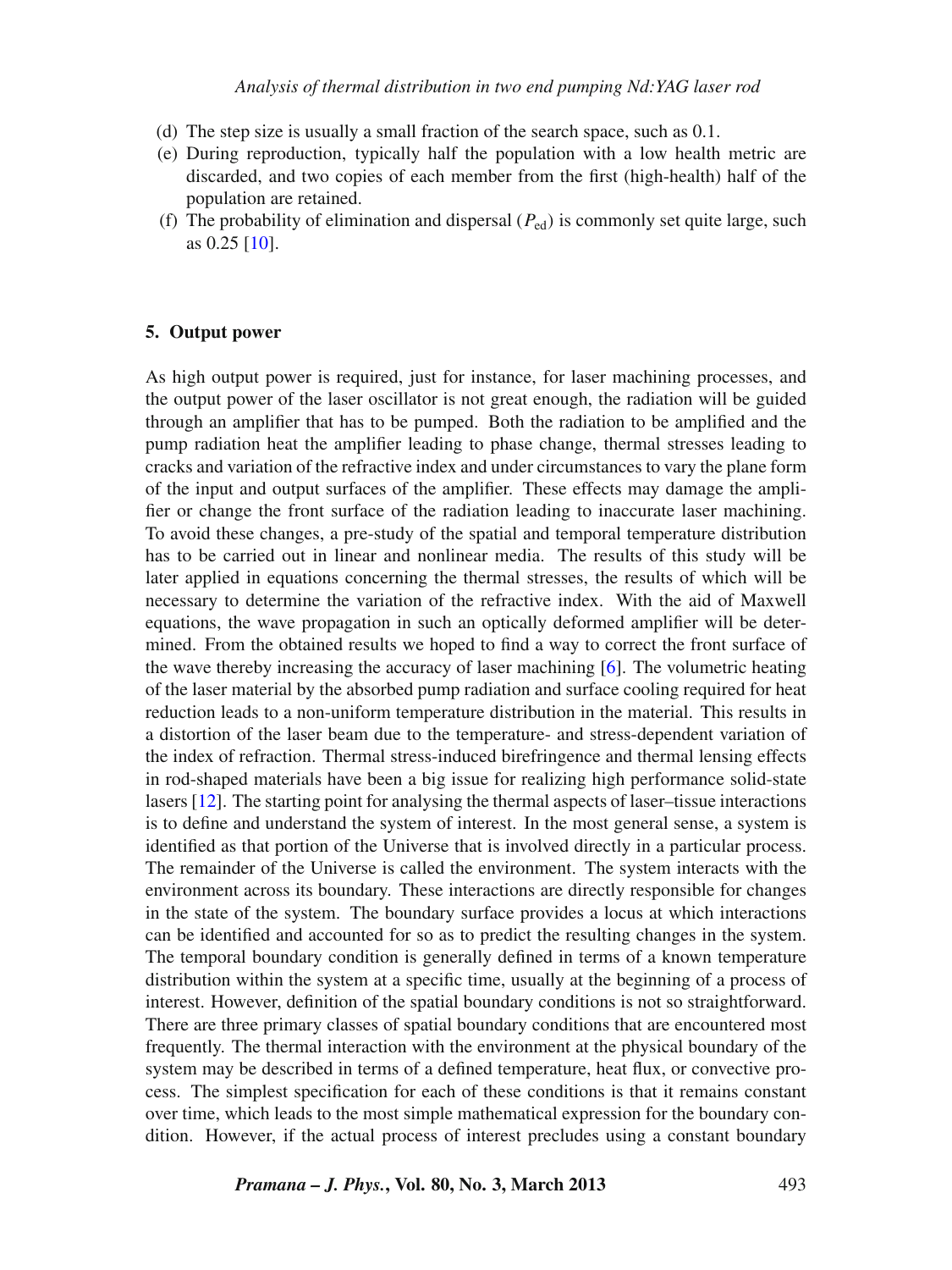<span id="page-7-0"></span>

Figure 1. The output pump power from the laser diode.

condition, as may be encountered in biological applications, then a more complex specification is required that may require a numerical solution [\[13](#page-18-12)]. The laser output power  $P_{\text{out}}$  is related to the photon number  $\varphi$  by the simple relation:

$$
P_{\text{out}} = \frac{\gamma^2}{2\gamma} (hv) \frac{\varphi}{\tau_c} = \frac{\gamma^2 c}{2L_e} hv\varphi.
$$
 (11)

<span id="page-7-1"></span>In fact,  $(hv)(\varphi/\tau_c)$  is the total EM energy lost in the cavity per unit time, and solely a fraction  $\gamma^2/2\gamma$  of this power is available due to the transmission through the output



**Figure 2.** The absorption pump power.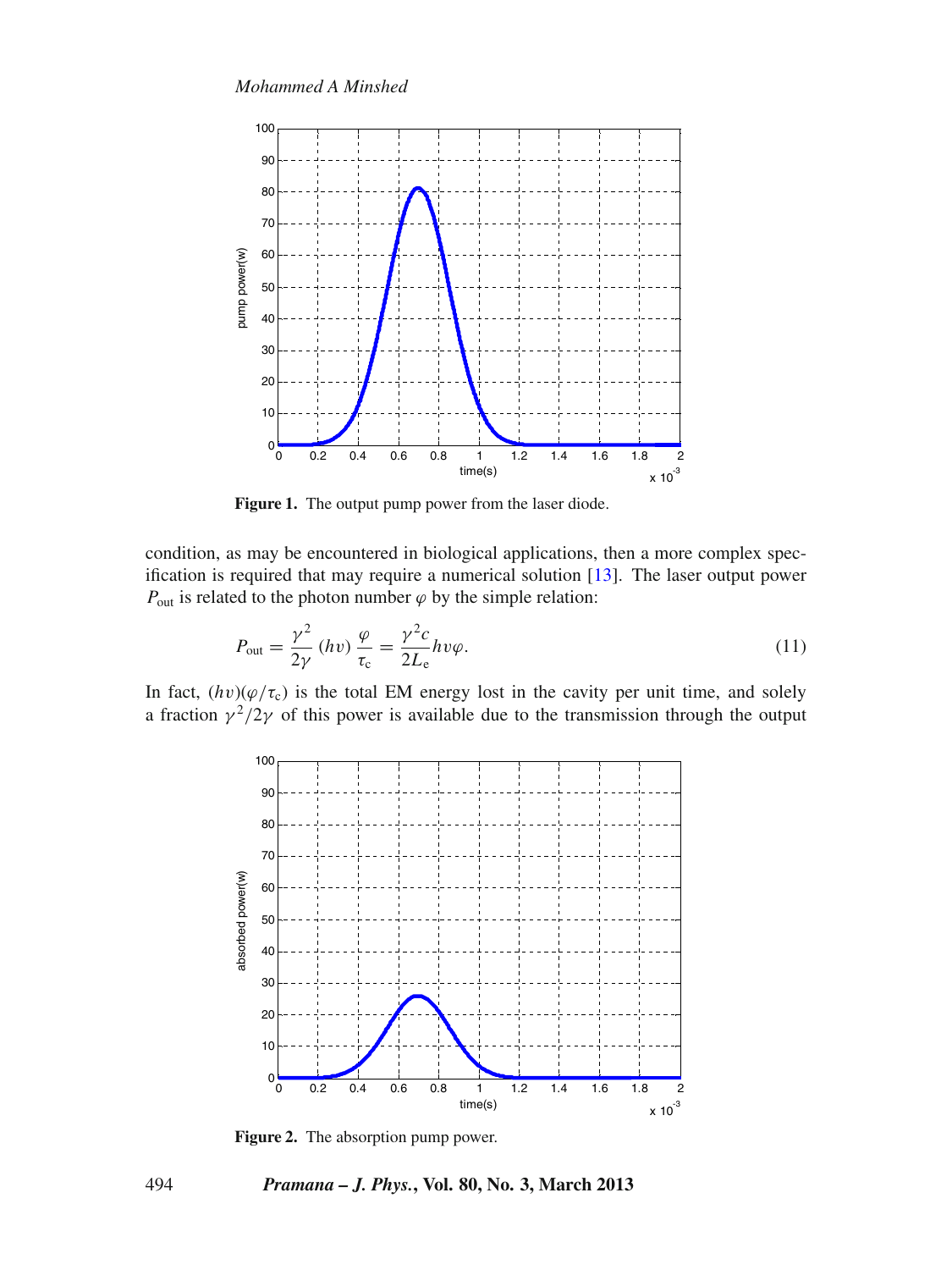<span id="page-8-1"></span>

**Figure 3.** The relation between *r* and *T* for the Gaussian heat source.

mirror. For a typical CW laser operated in the continuous-wave regime, the number of photons  $\varphi$  stored in the cavity may vary from about 10<sup>10</sup> photons for low-power lasers (such as a HeNe laser delivering  $P_{\text{out}} = 10 \text{ mW}$  power at  $\lambda = 632.8 \text{ nm}$ ) to  $10^{17}$  photons for high-power lasers (such as a  $CO_2$  laser delivering an output power  $P_{out} = 10$  kW at  $\lambda = 10.6 \ \mu m$ ). The corresponding output laser power can then be calculated from the following equation:

<span id="page-8-0"></span>
$$
P_{\text{out}} = \eta_{\text{s}}(P_{\text{p}} - P_{\text{th}}),\tag{12}
$$

<span id="page-8-2"></span>

**Figure 4.** The relation between *r* and *T* for the top hat heat source.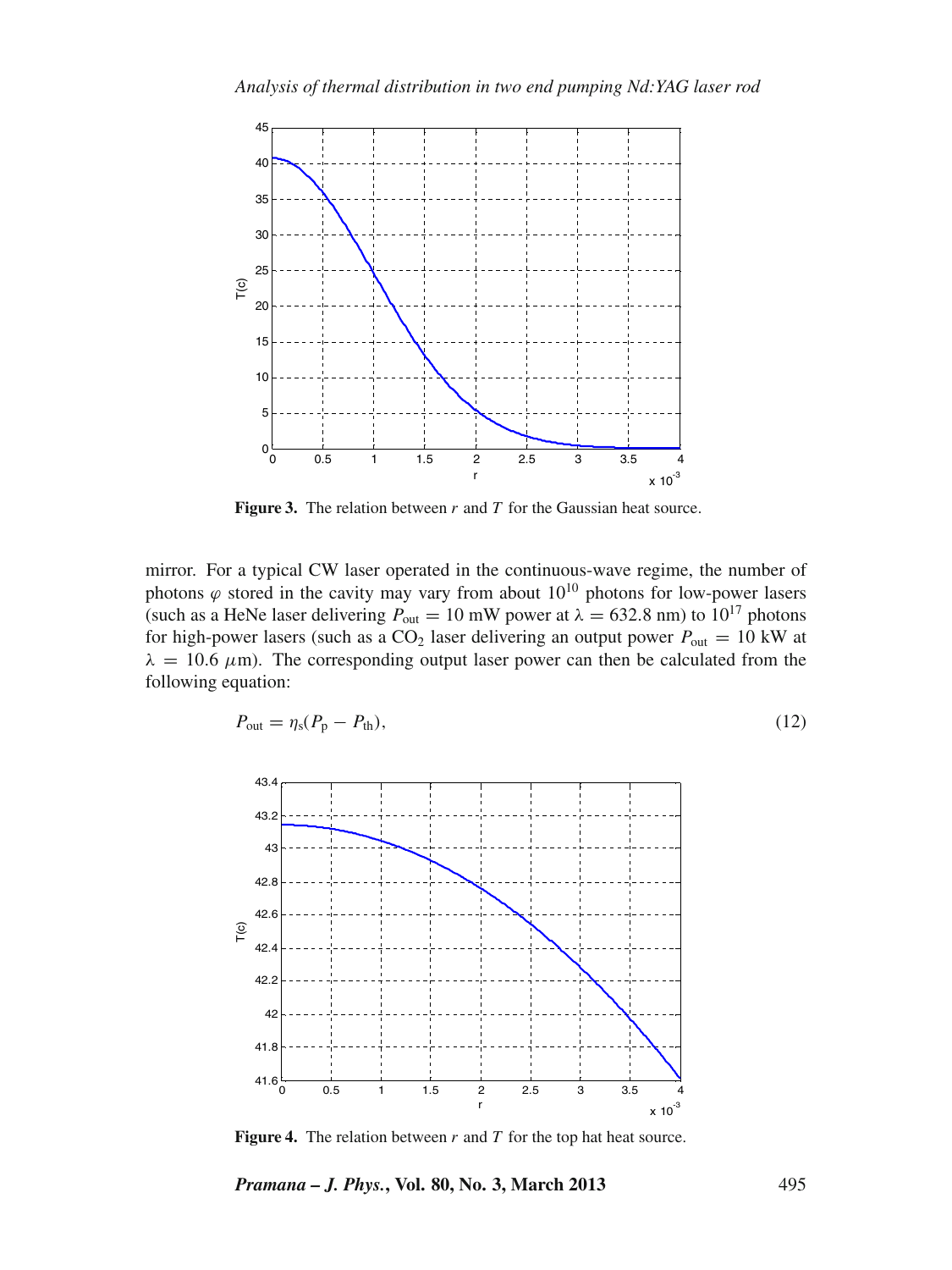<span id="page-9-1"></span>

Figure 5. The time dependence of the temperature induced by the pump beam calculated at any *z* value.

<span id="page-9-0"></span>where

$$
\eta_s = \eta_p \eta_c \eta_q \eta_t. \tag{13}
$$

Equation [\(13\)](#page-9-0) shows that, within the approximation made, a linear relation is obtained between the output power and the pump power. One can then define the slope efficiency of the laser as  $\eta_s = dP_{out}/dP_p$ . According to [\(12\)](#page-8-0),  $\eta_s$  is given by the product of four contributions, the pump efficiency  $\eta_p$ , the output coupling efficiency  $\eta_c = \gamma^2/2\gamma$ , the laser quantum efficiency  $\eta_q = hv/hv_{mp}$  and the transverse efficiency  $\eta_t = Ab/A$ , where

<span id="page-9-2"></span>

**Figure 6.** The time dependence of the temperature induced by the pump beam calculated at any *r* value.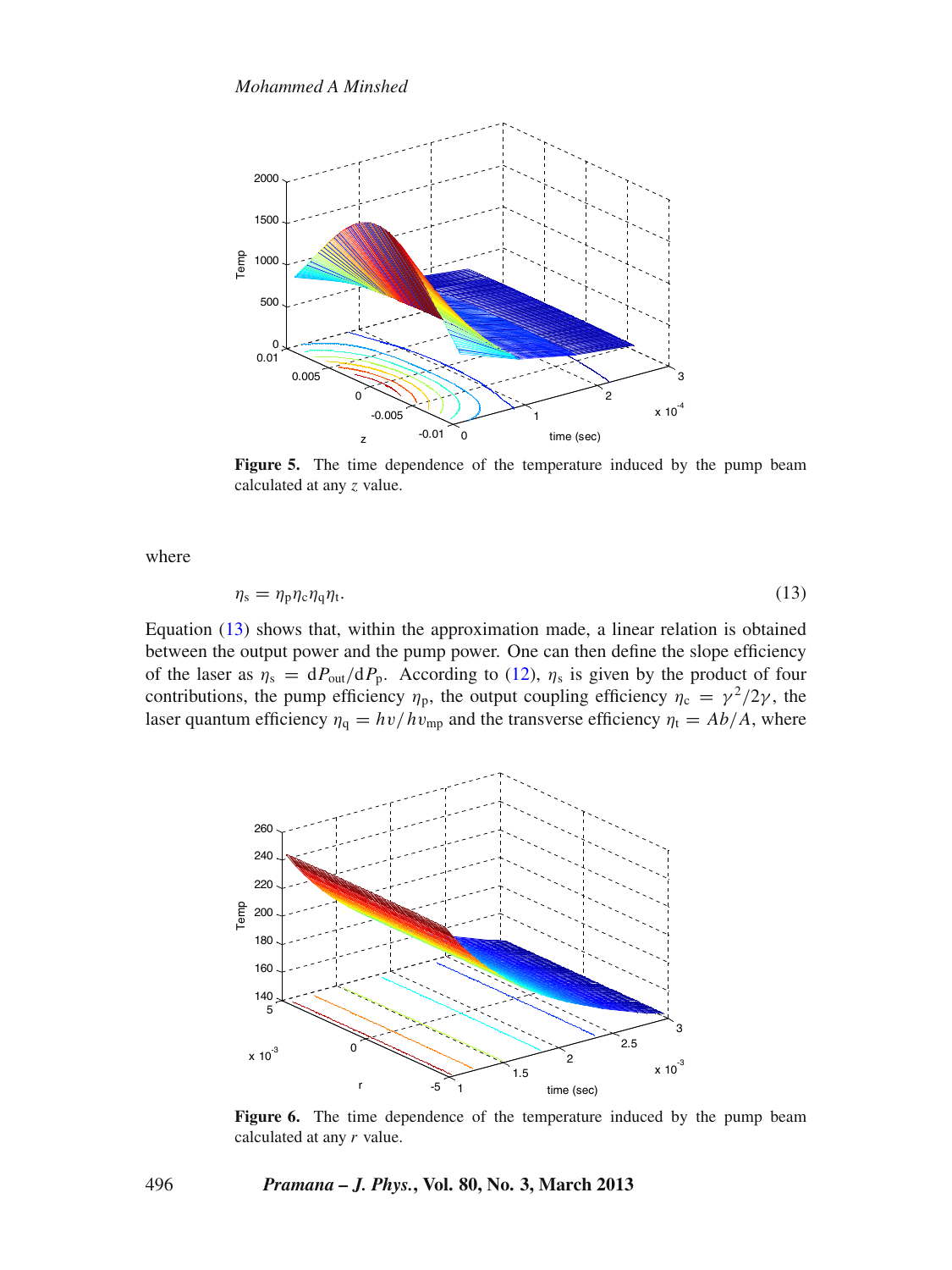<span id="page-10-0"></span>

**Figure 7.** Thermal distribution through the length of the rod ( $z = 20$  mm) at Gaussian heat source.

 $Ab = Va/l$  is the transverse mode area in the active medium and *A* is the transverse pumping area. The slope efficiency of a laser may typically vary from less than 1% in lowefficiency lasers (such as in the HeNe laser) to 20–50% or even higher in high-efficiency lasers [\[14](#page-18-13)].

<span id="page-10-1"></span>

**Figure 8.** Thermal distribution through the length of the rod ( $z = 20$  mm) at top hat heat source.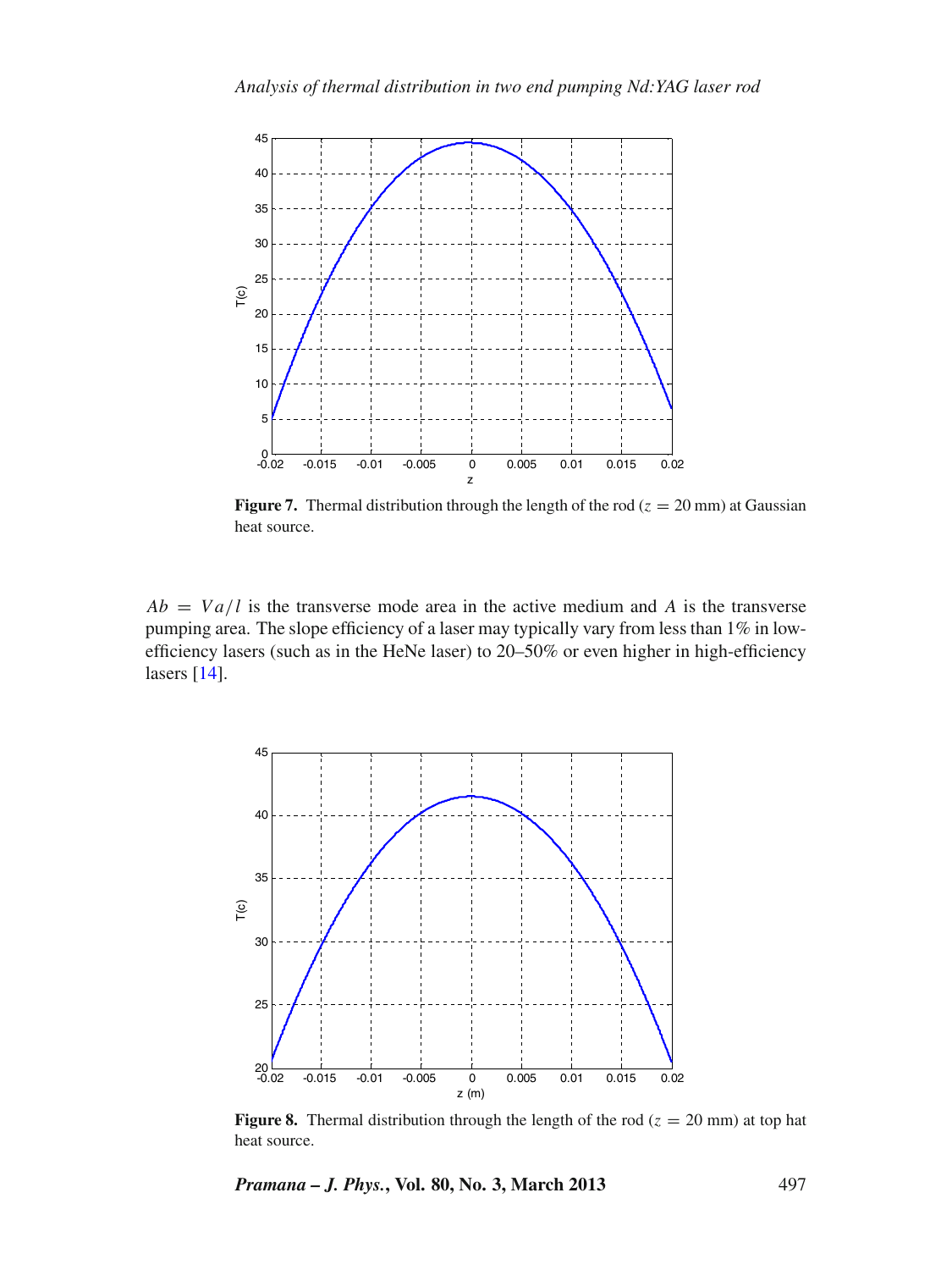# *Mohammed A Minshed*

### 5.1 *Threshold pump power*

Once the threshold value of the pump rate is calculated, we can readily obtain the corresponding threshold pump power. We get in fact the following expression:

$$
P_{\text{th}} = \left(\frac{\gamma}{\eta_{\text{p}}}\right) \left(\frac{hv_{\text{p}}}{\tau}\right) \left[\frac{\pi \left(w_{0}^{2} + w_{\text{p}}^{2}\right)}{2\sigma_{\text{e}}}\right]
$$
(14)

which hold for longitudinal pumping. Note that, again for longitudinal pumping, the threshold pump power increases as  $w_0$  increases because, as  $w_0$  increases, the wings of the mode extend further into the less strongly pumped regions of the active medium [\[15](#page-18-14)].

<span id="page-11-0"></span>

**Figure 9.** The motion trajectories of the bacteria on the contour plot of function in figure [5.](#page-9-1)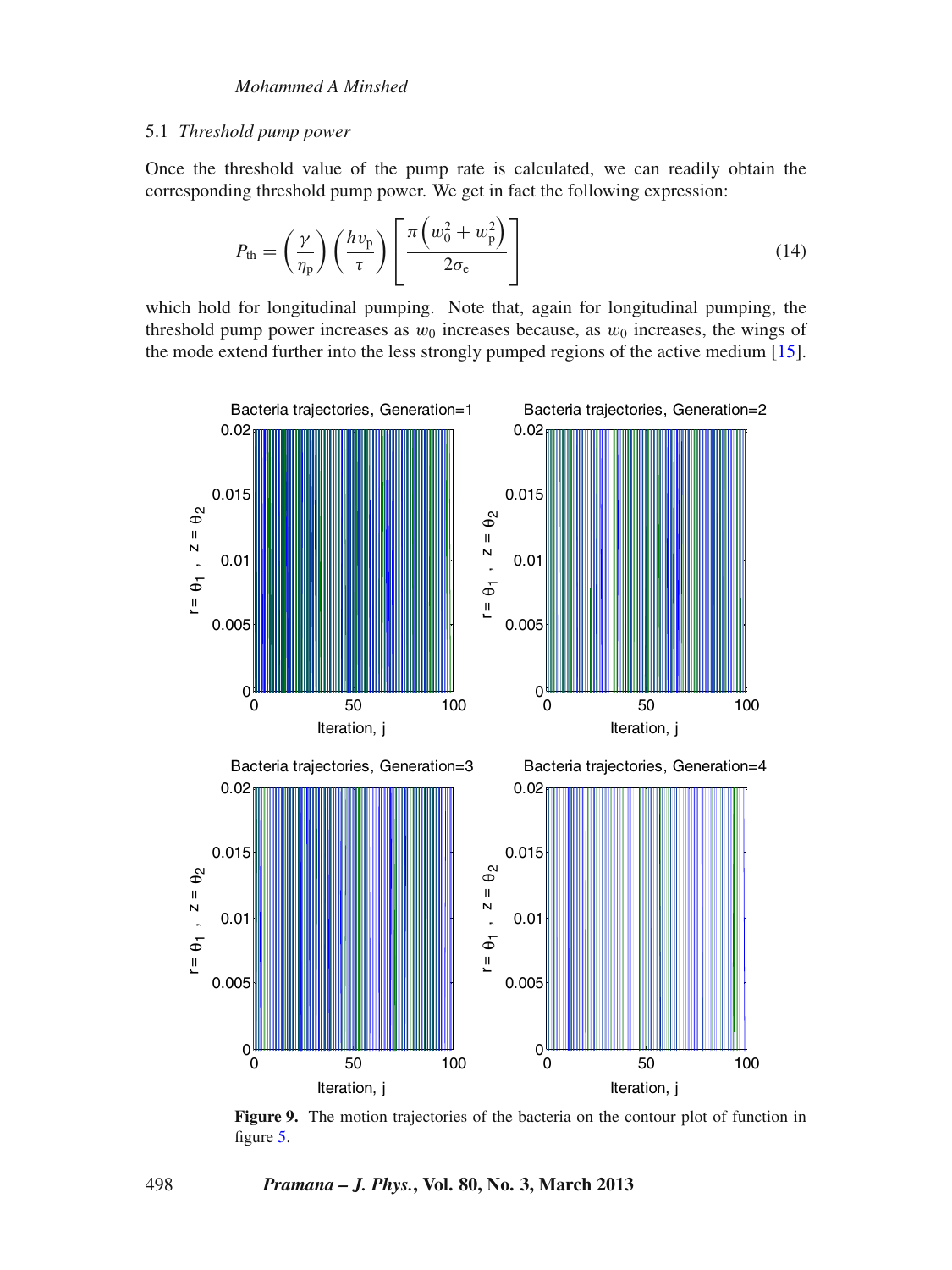# **6. Computer simulations**

The simulation has been used to obtain temperature distribution and displacement across continuous pumped Nd:YAG laser rod of 1064 nm. The rod was end pumped from two ends and it has been tested with pump power ranging from 20 to 80 W for radius pumping ratios of  $1/2$ ,  $1/3$ , and  $1/4$ , for both top hat and Gaussian beam pumping. A Gaussian beam diameter of 300  $\mu$ m has been chosen. The pumping power at 80 W and a radius pumping ratio of  $1/2$  is shown in figure [1.](#page-7-0) It shows Gaussian beam pumping with time where the pulse width of the pumping  $= 1$  ms. The absorption power from the crystal is

<span id="page-12-0"></span>

**Figure 10a.** The motion trajectories of the bacteria on the contour plot of function in figure [6.](#page-9-2)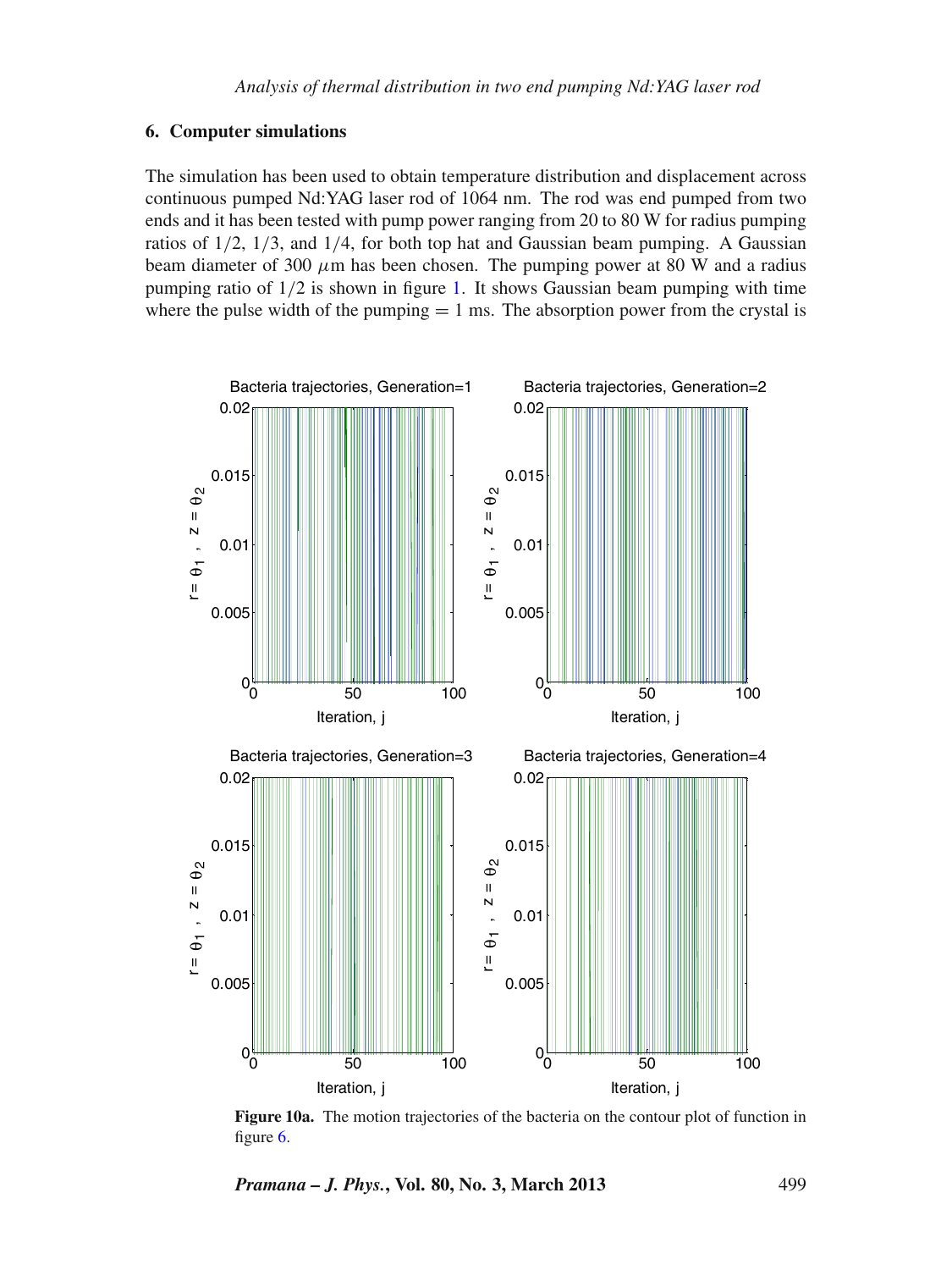calculated from the relation  $P_{\text{abs}} = 0.32 P_{\text{pump}}$ , and the absorption power is described in figure [2.](#page-7-1)

Before presenting the results of bacterial swarm intelligence simulation, we discuss a simpler steady-state temperature distribution in symmetrical cylindrical rod with radially symmetric heating distributions. In this case, eq. [\(2\)](#page-1-0) can be written as

$$
\frac{1}{r}\left[k\frac{\partial}{\partial r}\left(r\frac{\partial T}{\partial r}\right)\right] + k\frac{\partial^2 T}{\partial z^2} + Q(r,z) = 0,\tag{15}
$$

where *T* is the temperature distribution in  $°C$ ,  $Q(r, z)$  is the heat source density that is a function of the pump power density, *r* and *z* are the radial and longitudinal coordinates and *k* is the thermal conductivity of Nd:YAG laser rod. The Nd:YAG rod has a radius of 4.75 mm and a length *L* of 20 mm. The heat transfer coefficients for the

<span id="page-13-0"></span>

**Figure 10b.** The algorithm explores other regions of the optimization domain for function in figure [5.](#page-9-1)

500 *Pramana – J. Phys.***, Vol. 80, No. 3, March 2013**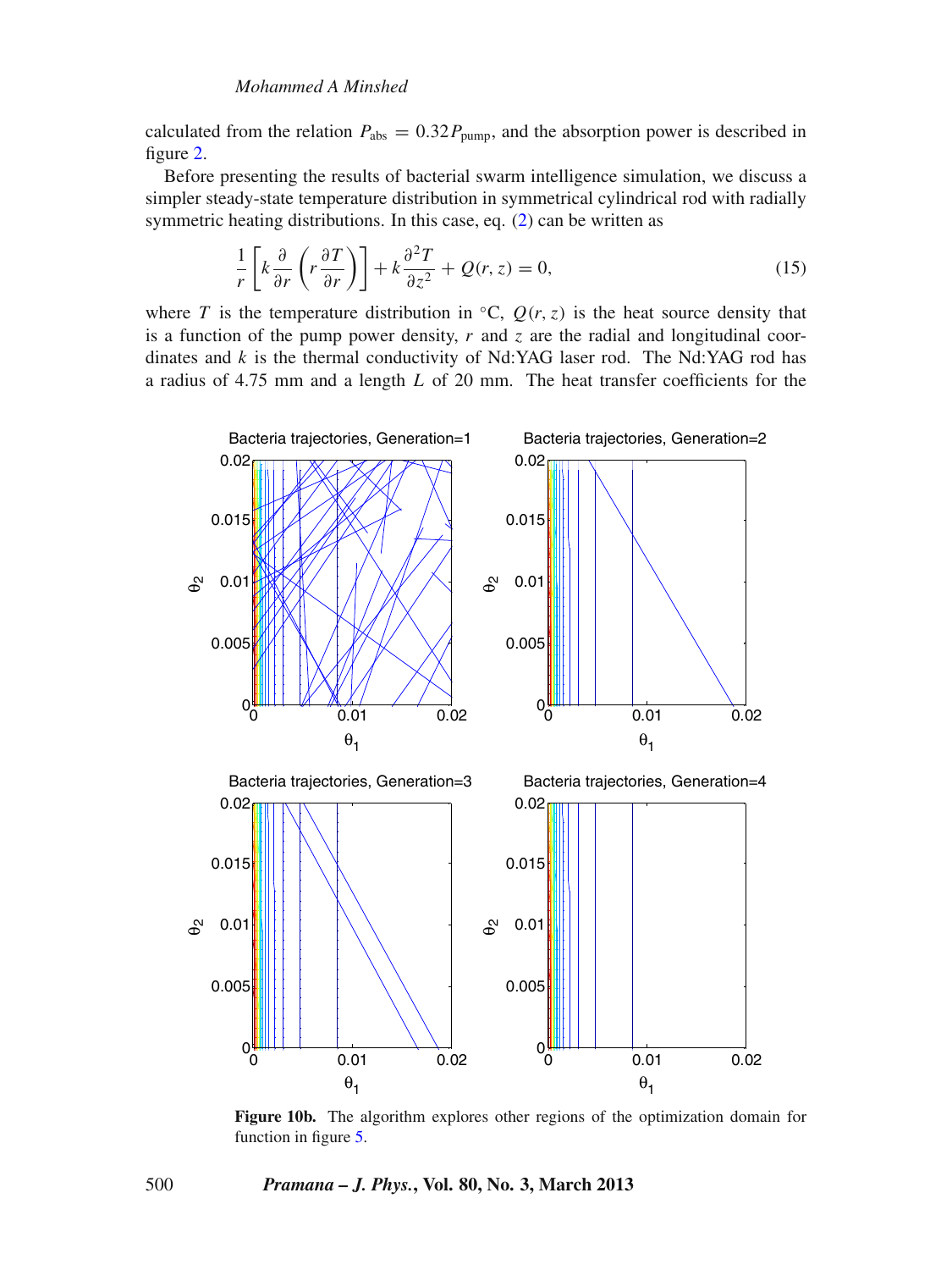surfaces in contact with water and air, respectively are  $h_w = 0.67 \text{ W} \cdot \text{cm}^{-2} \cdot \text{K}^{-1}$  and  $h_a = 0.005 \text{ W} \cdot \text{cm}^{-2} \cdot \text{K}^{-1}$ . The total pump power of 80 W has an absorption coefficient of 3.5 cm<sup>-1</sup>. The thermal conductivity of Nd:YAG is 13 W·m<sup>-1</sup>·K<sup>-1</sup>. For Gaussian heat source the relation between thermal distribution and radius of laser rod is shown in figure [3.](#page-8-1) For top hat heat source the relation between the thermal distribution and the radius of laser rod is shown in figure [4.](#page-8-2) Figure [5](#page-9-1) represents the time dependence of the temperature induced by the pump beam calculated at any *z* value. The temperature increases as the irradiation time of the pump beam increases. It reaches its maximum value at  $t = 1 \times 10^{-3}$  s which is greater than the time at which the intensity of the pump beam is maximum. Figure [6](#page-9-2) represents the time dependence of the temperature induced by the

<span id="page-14-0"></span>

**Figure 11.** The algorithm explores other regions of the optimization domain for function in figure [6.](#page-9-2)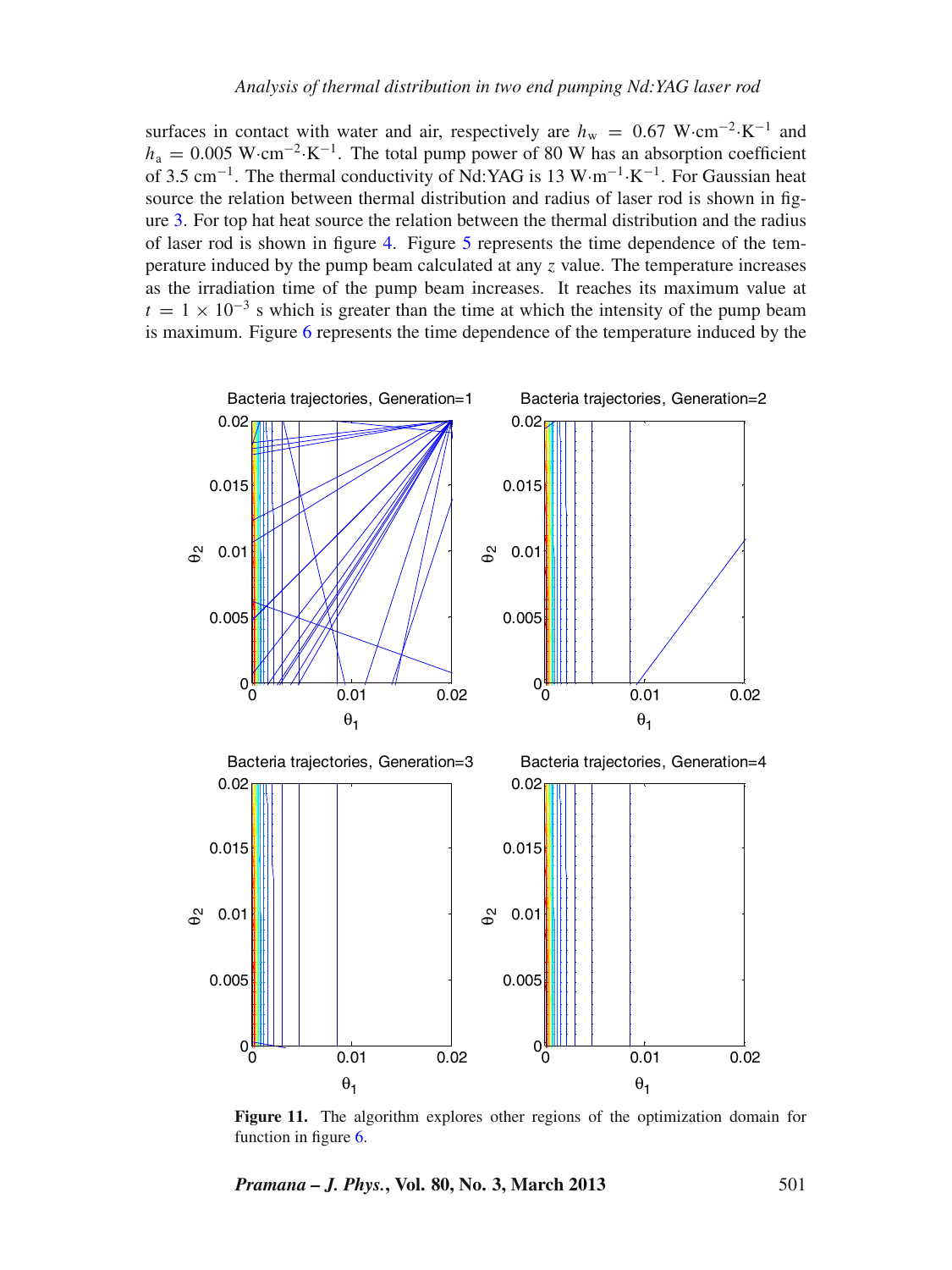<span id="page-15-0"></span>

**Figure 12.** Bacterial movements through the search space toward the global minima. (**a**) Initial movement, (**b**) movement after 15 iterations and (**c**) final movement.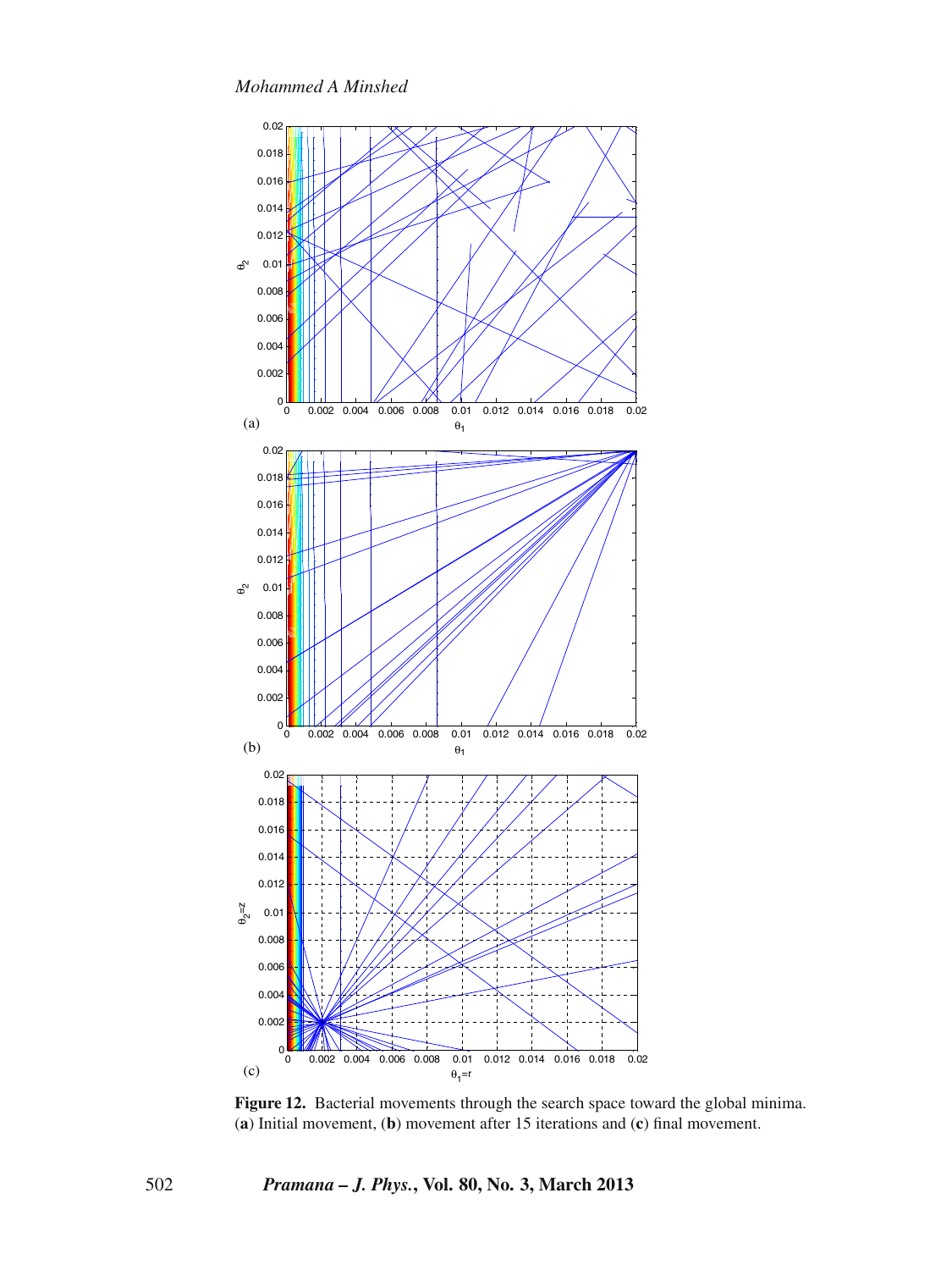pump beam calculated at any *r* value. The thermal distribution through the length of the laser rod for Gaussian and top hat heat sources at steady state are shown in figures [7](#page-10-0) and [8](#page-10-1) respectively.

BFOA that allows simulating different cases of the laser rod heated by the continuous pumping with different space distributions of the pump power, was developed. We use the algorithm to find the minimum of the function in figures [5](#page-9-1) and [6](#page-9-2) respectively. We assume that this surface can be sampled, but that the gradient is not known. The bacteria are initially spread randomly over the optimization domain. The results of the simulation are illustrated by motion trajectories of the bacteria on the contour plot of function in figures [5](#page-9-1) and [6](#page-9-2) as shown in figures [9,](#page-11-0) [10a](#page-12-0) and [10b](#page-13-0) in the first generation, starting from their random initial positions, searching is occurring in many parts of the optimization domain, and we can see the chemotactic motions of the bacteria as the black trajectories where the peaks are avoided and the valleys are pursued. Reproduction picks the 25 healthiest bacteria and copies them, and then, as shown in figures [9,](#page-11-0) [10a](#page-12-0) and [10b](#page-13-0) in generation 2, all the chemotactic steps are in five local minima. This again happens in going to generations 3 and 4, but bacteria die in some of the local minima, so that in generation 3, there are four groups of bacteria in four local minima, whereas in generation 4, there are two groups in two local minima. Next, with the above choice of parameters, there is an elimination-dispersal event, and we get the next four generations shown in figures [10a](#page-12-0), [10b](#page-13-0) and [11.](#page-14-0) Notice that elimination and dispersal shift the locations of several of the bacteria thereby the algorithm explores other regions of the optimization domain. However, qualitatively we find a similar pattern to the previous four generations where chemotaxis and reproduction work together to find the global minimum; this time, however, due to the large number of bacteria that were placed near the global minimum, after one reproduction step, all the bacteria are close to it (and remain this way). In this way, the bacterial population has found the global minimum. The final bacterial movement to explore the

<span id="page-16-0"></span>

**Figure 13.** The output pump power from the laser rod.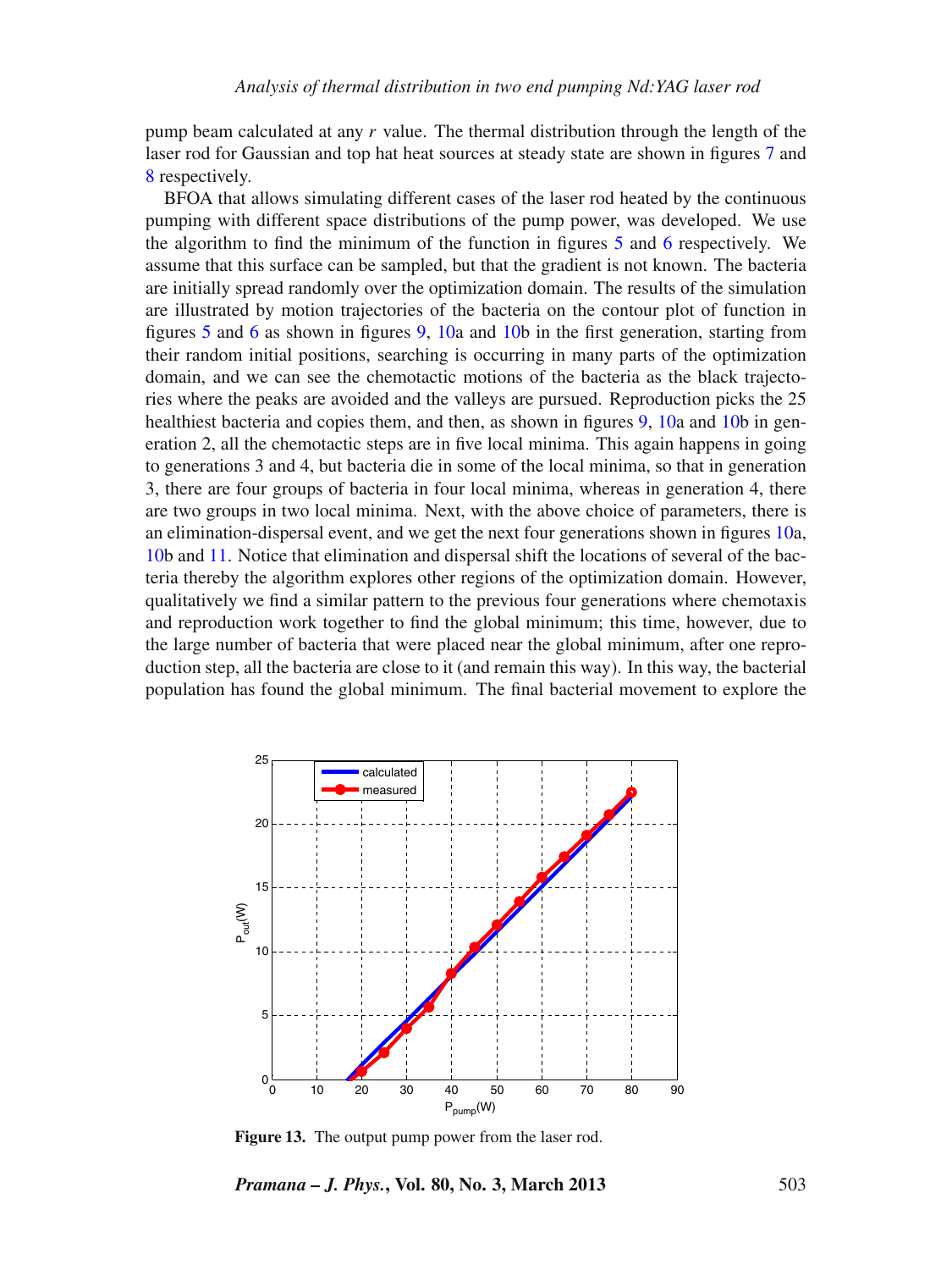# *Mohammed A Minshed*

global minima is described in figures [12a](#page-15-0), b and c. The output power with change in incident pump power is given in figure [13.](#page-16-0) The output laser had a threshold of 18 W. The maximum power output from the Nd:YAG laser was 22.5 W for 80 W of incident pump power. This gives an approximate slope efficiency of 52%.

# **7. Results and discussion**

Figures [3](#page-8-1) and [4](#page-8-2) show that Gaussian beam pumping will increase the temperature distribution more than the top hat beam, especially, at the central portion of the rod. As the time of irradiation increases the temperature increases and a greater gradient at  $r = 0$  will build up. But because of the bad heat conductivity and the relatively small pulse duration, the conducted energy remains small. This process lasts until the time at which the rate of the conducted heat energy into the cooler zones is equal to the rate of the energy of the absorbed radiation. At this time, the temperature reaches its maximum and after that the rate of the losses overcompensate the absorbed radiation and the temperature begins to decrease. Because of the great temperature gradient at the beginning of its reduction, the temperature decreases with a great slope followed by a smaller one till the end of the pump beam. Reduced thermal stress and strain held thermal tensing and enhance beam quality. The software developed by us makes it possible to set arbitrary heat conductivity coefficients along different axes in the crystal block. In this case, the distribution of temperature is different along the *r*- and *z*-axes. Therefore, the thermally-induced lens is astigmatic in this case. The astigmatism of the thermal lens can be reduced using elliptical pump beam.

# **8. Validation**

The simulation found above will be compared with the results obtained by analytical solution. The validity of the analytical solution for thermal problems has been evaluated and confirmed in ref. [\[4\]](#page-18-3) and can, therefore, be used as a reliable reference. Reference [\[4\]](#page-18-3) reports on the validation of an analytical solution under the conditions which are considered in the present paper (cooling configuration, geometry, boundary conditions, shape of the pump beam along the transverse axis, etc.). From simulations it can be seen that the maximum temperature is at the centre of the crystal rod. The temperature distributions for the Gaussian and top hat beams strongly differ only in the inner region of pump beams. The temperature distributions practically coincide in the outer region of the beams inside the rod, though analytical expressions for temperature distribution are very different. We found that the temperature gradient for the Gaussian beam is smaller than for the top hat pump beam. In order to verify the validity of the algorithm we proposed, experiment for the parameter of bacterial foraging optimization algorithm is as follows. We choose  $S = 30$ ,  $N_{\text{ed}} = 2$ ,  $N_{\text{re}} = 4$  and  $N_{\text{c}} = 50$ . By an implementation based on the description of the seminal work, we validate our model and the computational interpretation of swarms with algorithms implementing collision-based aggregation, collective perception, emergent taxis, foraging, and 'random-tree' aggregation. The use of our program allows